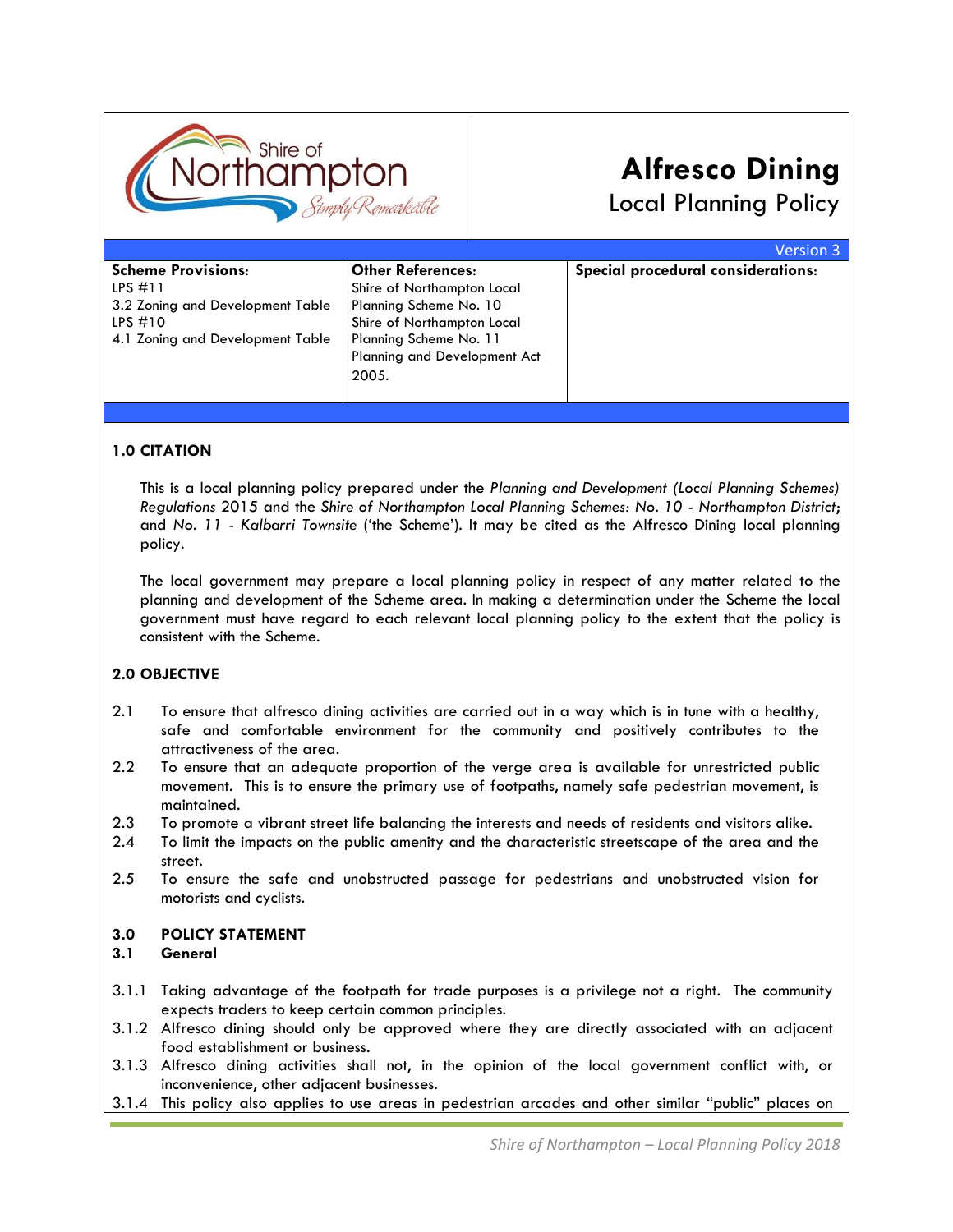private property.

- 3.1.5 Public liability insurance cover of \$10 million is required.
- 3.1.6 The applicant is solely responsible for all and any associated costs with the removal, alteration, repair, reinstatement or reconstruction (to the approval of the local government) of the street carriageway, footpath or any part thereof arising from the use of the alfresco area.
- 3.1.7 The local government may seek a contribution towards the upgrading and/or construction of a sealed footpath adjacent to alfresco dining areas.

## **3.2 Site Requirements**

- 3.2.1 Pedestrian movement down the footpath should be safe and unobstructed. All objects and furniture for dining must not obstruct pedestrian movement. A general minimum clear footpath width of 1.5 metres shall be maintained in all cases and the local government may specify a greater width in certain cases.
- 3.2.2 All public facilities should be surrounded by 1 metre clear space from alfresco dining activities (telephone booths, public seats, bicycle racks etc.).
- 3.2.3 Alfresco dining activities should have a minimum setback of 900mm from the edge of the carriageway/kerb line or nearest edge of adjacent on-street parking bays.

## **3.3 Street Furniture**

- 3.3.1 Street furniture should be well constructed and not a hazard. It should be able to withstand windy conditions, be easily moveable to allow for cleaning of the area and shall not be a vehicle for advertising.
- 3.3.2 All objects and furniture located as part of the dining area are to be readily removable, however where it is demonstrated to the local government that there are positive benefits to the public (refer to Objective 2.3), more permanent features such as flower boxes, shade sails etc. may be permitted.
- 3.3.3 The placement of appropriate barriers to separate diners and the public generally to be provided by the applicant in accordance with relevant Australian Standards.
- 3.3.4 It may be appropriate, in certain circumstances, that screens be used to provide shelter from wind and rain. Screening should be visually permeable and readily removable. They should only be used when and where climatic conditions warrant.
- 3.3.5 All objects and furniture must not obstruct sight lines for either vehicles or pedestrians, either at road junctions and crossovers.

# **3.4 Application Requirements**

- 3.4.1 Before placing chairs and tables on public verge areas you are required to obtain firstly a Development Approval (from Planning Services) and subsequently a Permit to Conduct an Outdoor Eating Facility (from Environmental Health).
- 3.4.2 A Development Approval shall only remain valid while the Permit required remains current and valid. On the expiration or earlier termination of the Permit, the Development Approval shall cease to be valid.
- 3.4.3 Applications must be in writing and be accompanied by plans, drawn to scale, which clearly indicate the proposed location of all tables, chairs and any other object(s) and show their relationship to surrounding features such as buildings, kerb line, street furniture, landscaping, services etc. Additionally colour photographs of the tables, chairs and other structures intended to be in the proposed alfresco area are required and such applications must specify proposed days and hours of trading for the alfresco.